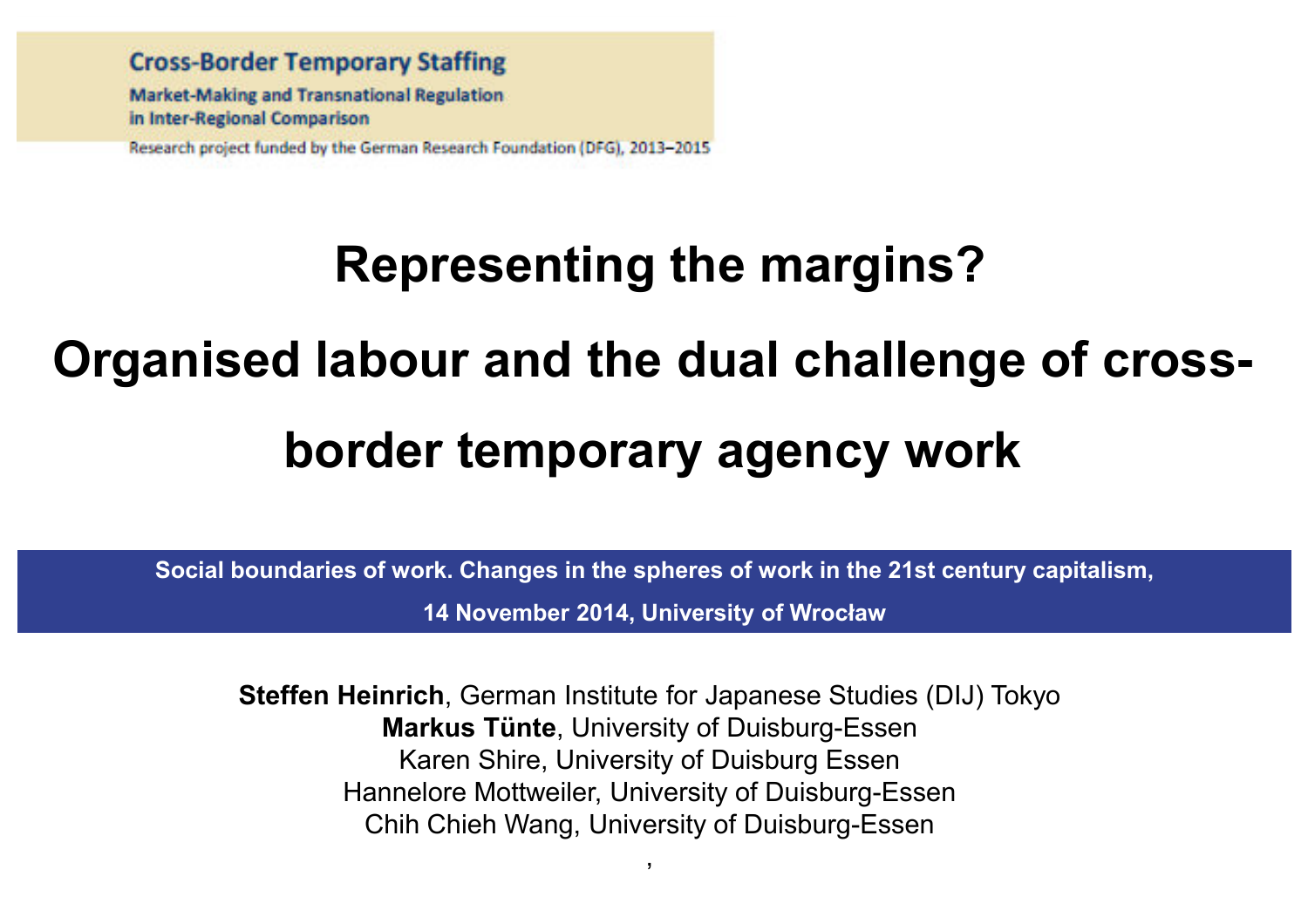

- The transnationalisation of triangular employment 1relations in the EU and East Asia
- 2The dual challenge of transnational temp agency work for labour unions
- What can unions do? Union capacity building efforts on the enterprise, national and European levels3
- 4Preliminary conclusions and outlook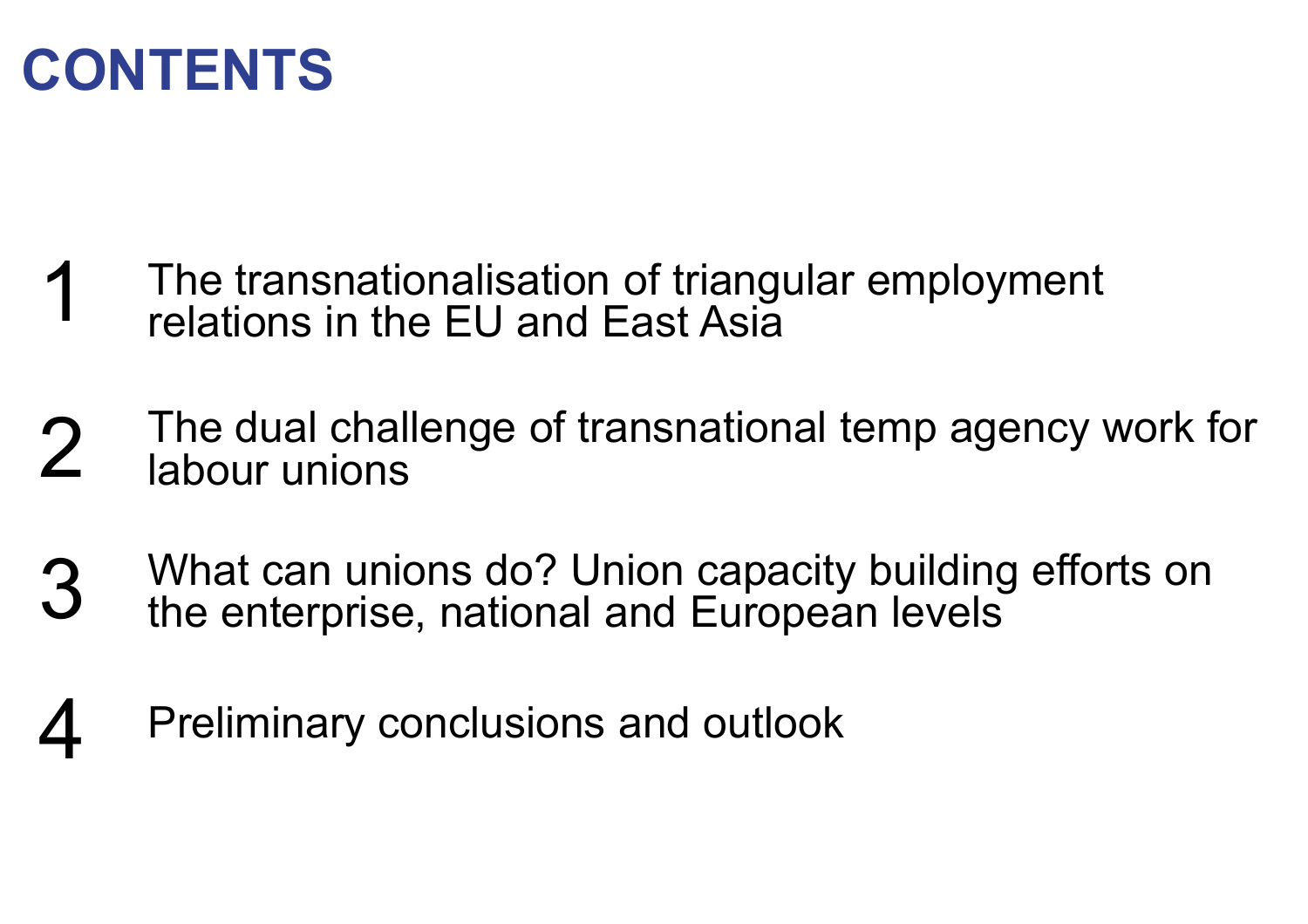**Comparative research on transnationalization of triangular employment relations**

Japan

## **East Asia European Union**Agency **Worker PR China Client** firm **Client** firm Worker **Agency Taiwan**

Principal investigator: Prof. Karen Shire, University of Duisburg-Essen, GermanyFunded by the Deutsche Forschungsgemeinschaft (DFG), 2013-2015.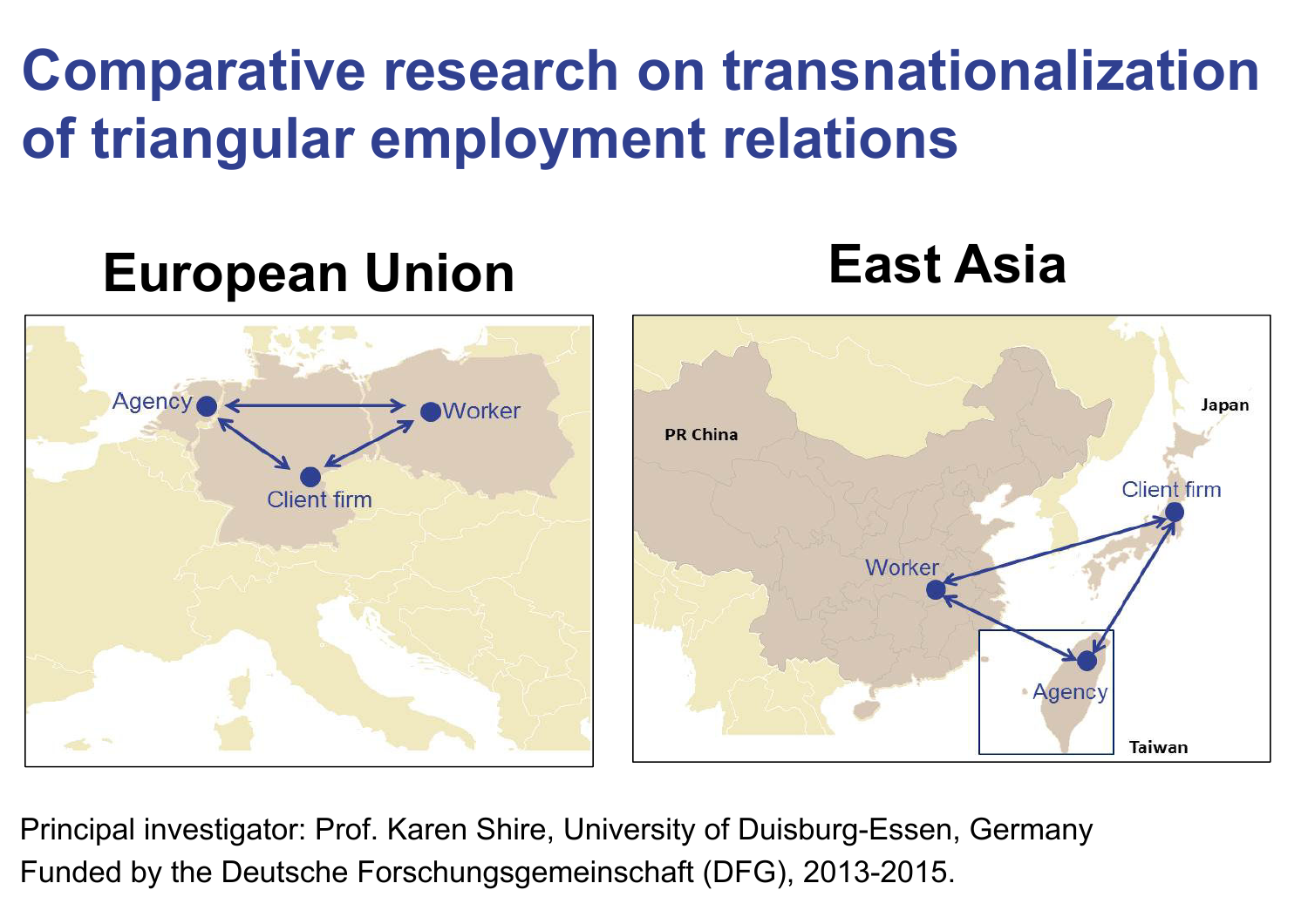## **The triangular employment relationship**



#### **National variant**

- The triangular nature of agency work means, that workers are not employed by the firms where they work
- $\blacksquare$  Traditionally outside established framework of collective bargaining

#### **Cross-border variant**

- (potentially) several national and European regulations apply
- $\blacksquare$  Question of which collective agreements institutions of representation apply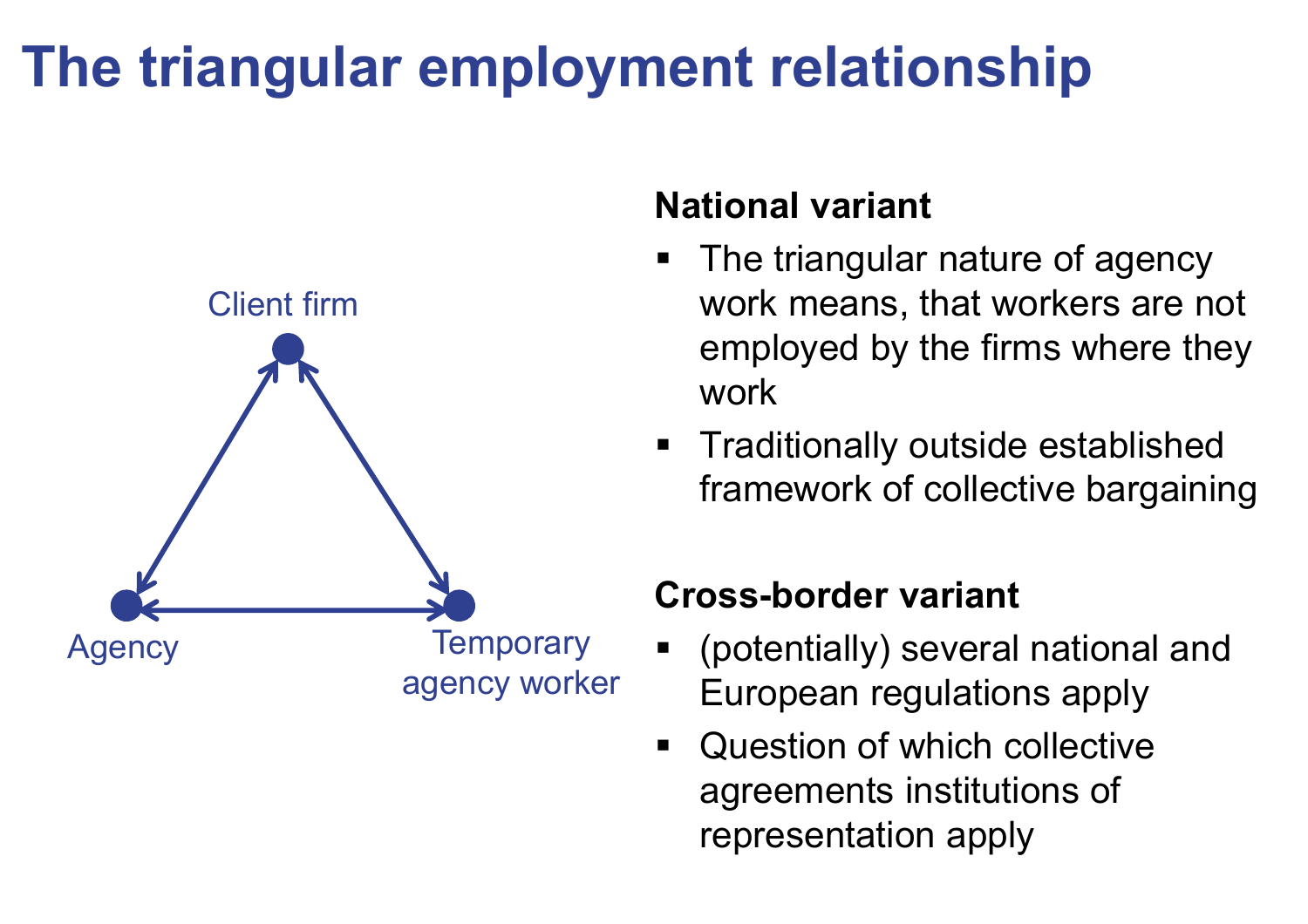## **Cross-border temporary agency work poses two fundamental challenges for unions**

| 'Globalization'                                                                                                                                                                                                                                                                                                                                                                                 | 'Dualization'                                                                                                                                                                                                                                                                          |
|-------------------------------------------------------------------------------------------------------------------------------------------------------------------------------------------------------------------------------------------------------------------------------------------------------------------------------------------------------------------------------------------------|----------------------------------------------------------------------------------------------------------------------------------------------------------------------------------------------------------------------------------------------------------------------------------------|
| • Off shoring and transnational<br>competition undermining bargaining<br>power of unions<br>• Regulatory decisions increasingly<br>taken outside national context<br>('governance without government')<br>• Unions in different countries with<br>different interests (no effective<br>cooperation and representation)<br>• Language and institutional barriers for<br>cross-border cooperation | • Triangular employment relations<br>introduce parallel regulatory<br>frameworks for workers<br>• Transnational temporary workers as a<br>threat to status of members<br>• Unions as representative of domestic<br>core workers<br>• Growing gap between core and non-<br>core workers |
| $\rightarrow$ Domestic unions remain in<br>national context thus further<br>weakening their bargaining<br>position                                                                                                                                                                                                                                                                              | $\rightarrow$ Unions structurally unable to<br>effectively represent temporary<br>agency workers                                                                                                                                                                                       |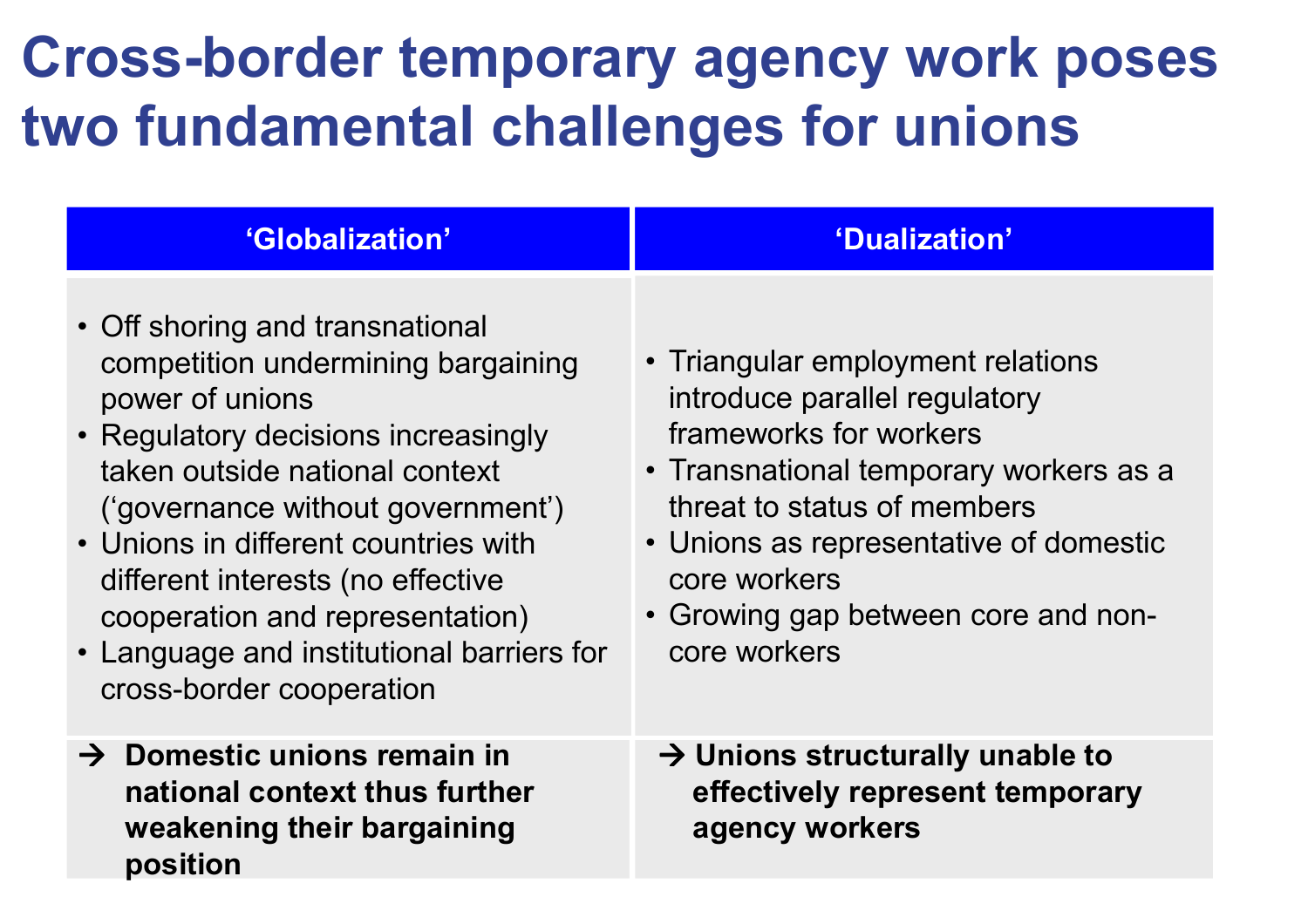## **Capacity-building on the enterprise level: The case of Amazon Germany 2012/13 (I)**



Workers at Amazon Bad Hersfeld. Source: Süddeutsche Zeitung, 18 March, 2013.

### **Union action on behalf of workers**

#### **Transnational temporary agency workers**

- $\blacksquare$  To deal with "Christmas peak" in Amazon hires temporary workers from Spain and other EU countries in 2012
- $\blacksquare$  Group of Spanish workers does not receive pay on time, management declines communication and terminates contracts
- Union efforts to support workers successful thanks to media campaign
- But initiative from local union organisers with limited institutional support from national and transnational level
- Internal resistance against devoting resources on non-members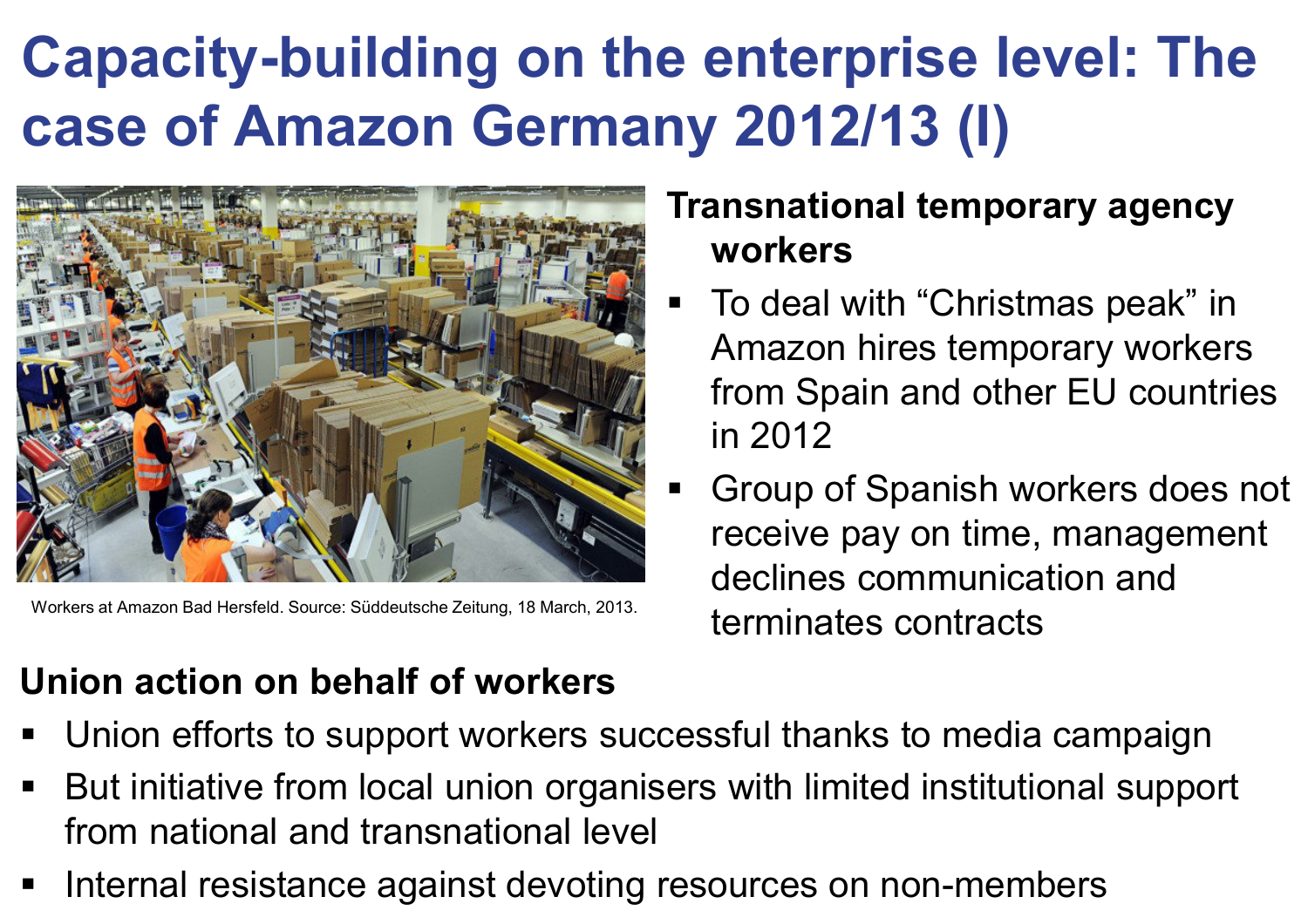## **National level**

**Recognition and integration of temporary agency work in national collective bargaining systems has increased (27 member states)**

 But lesser integration mostly in Eastern Europe (Bulgaria, Cyprus, Czech Republic, Estonia, Greece, Hungary, Lithuania, Latvia, Malta, Portugal, Romania, Slovenia, Slovakia)

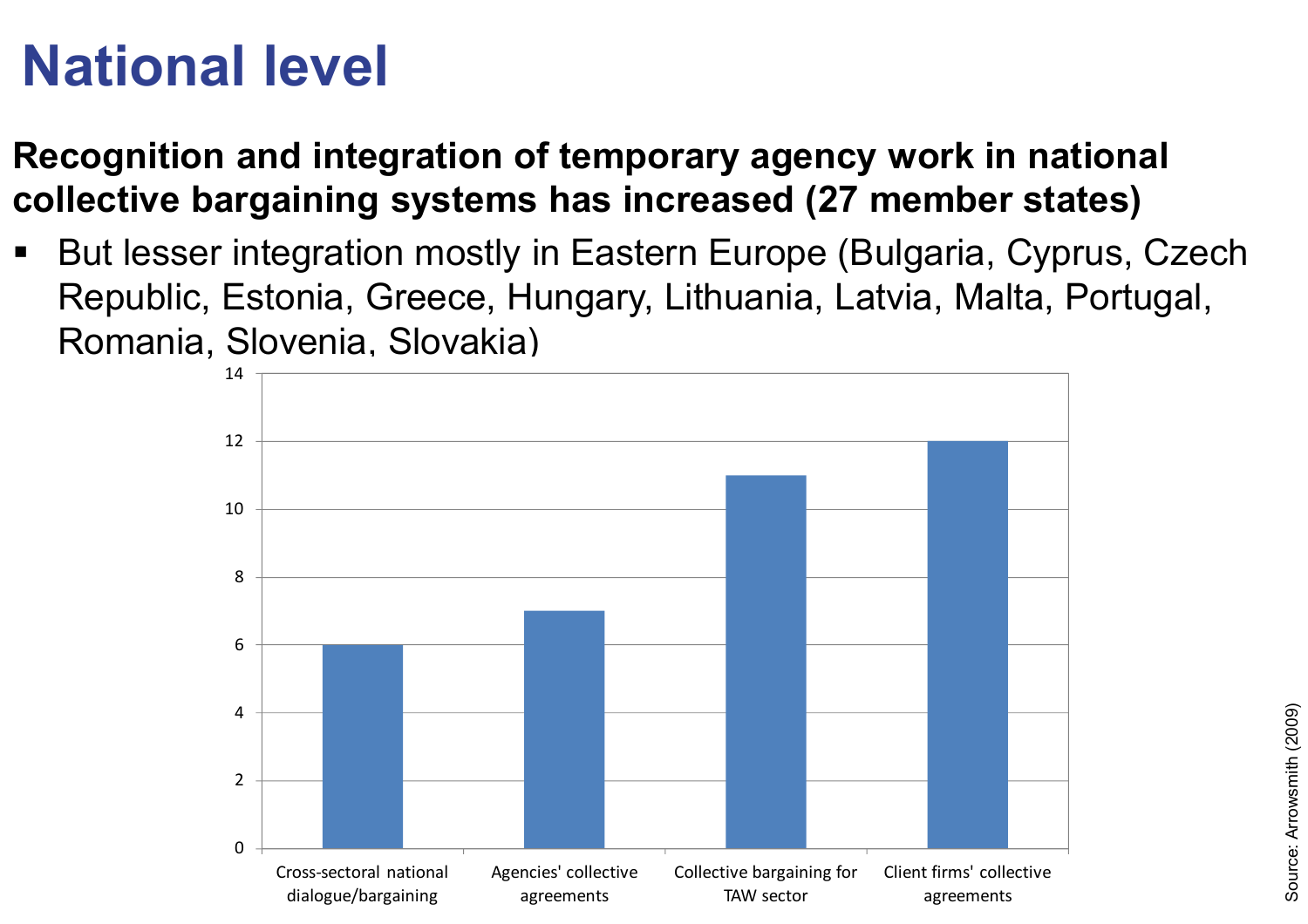## **European level – new capacities (I)**

#### **European social dialogue**

- Established in 2000 between Eurociett and UNI Europa competing with social dialogue between EUROBUSINESS and UNICE (now ETUC)
- As a result union organisations with different involvement in drafting of EU directive on temporary agency work
- Some national unions initially very hostile toward attempt at regulating TAW at all but unions positions in Western member states have become more similar since 2000

## - **Gradual process of consolidation of union influence**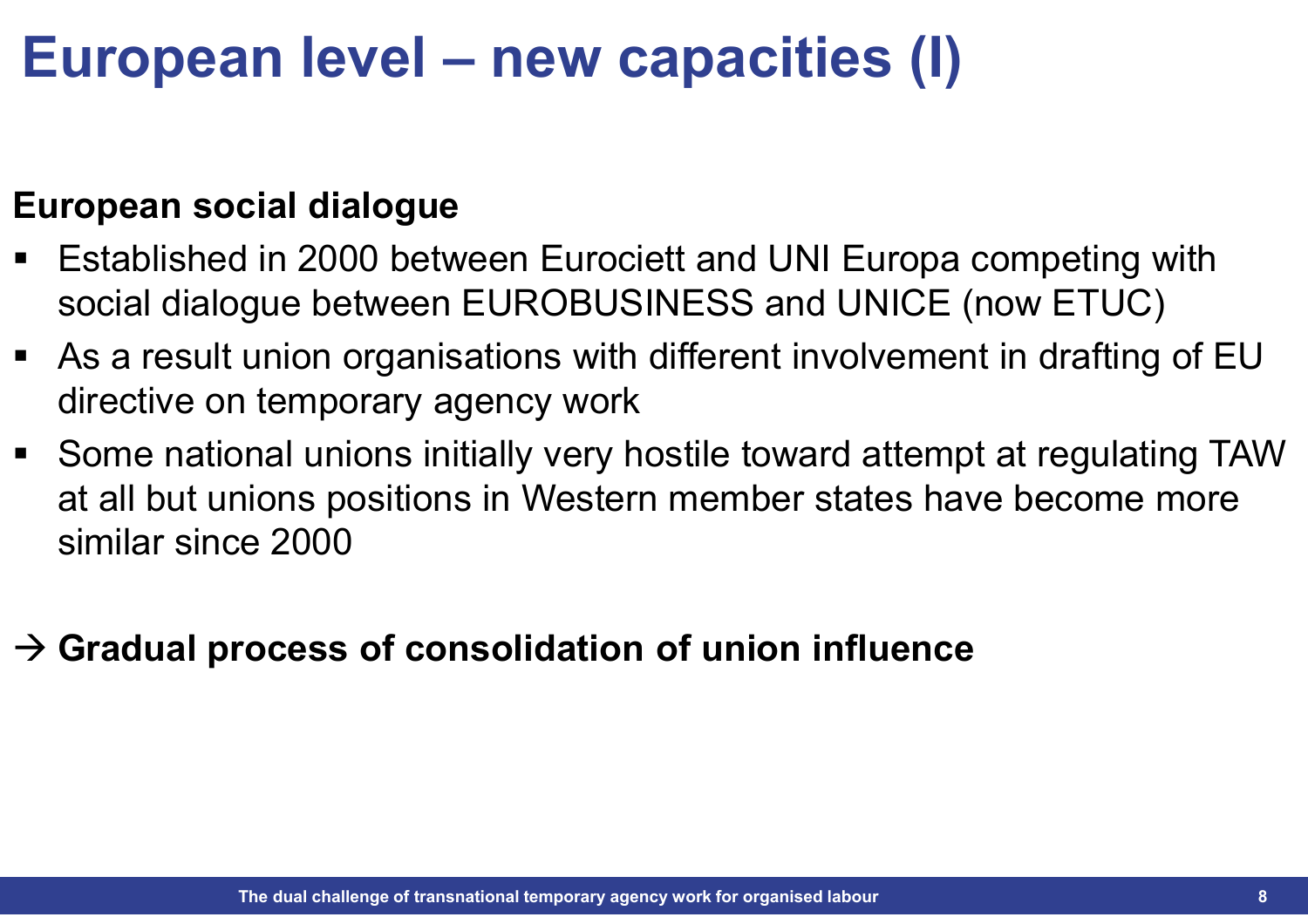## **European level – new capacities (II)**

#### **UNI passport for "professional and managerial staff" (UNI Europa, 2014)**

- $\blacksquare$ Global coverage for UNI Global affiliate members
- $\blacksquare$  Information on working conditions, banking, tax, housing, school, health care, pensions and more
- Advice on employment issues

#### **Industrial Europe Solidarity Pact (IndustriALL Europe, Nov 2013)**

- Scheme exists since 2000 in the Metal Sector
- Posted workers who are member in a IndustriALL affiliate will receive union support from the affiliate in the host country for up to 1 year
- $\blacksquare$ Includes legal support (limit of 1.000 EUR)
- $\blacksquare$  IndustriALL Europe provides contacts and support if needed and tries to coordinate strikes across borders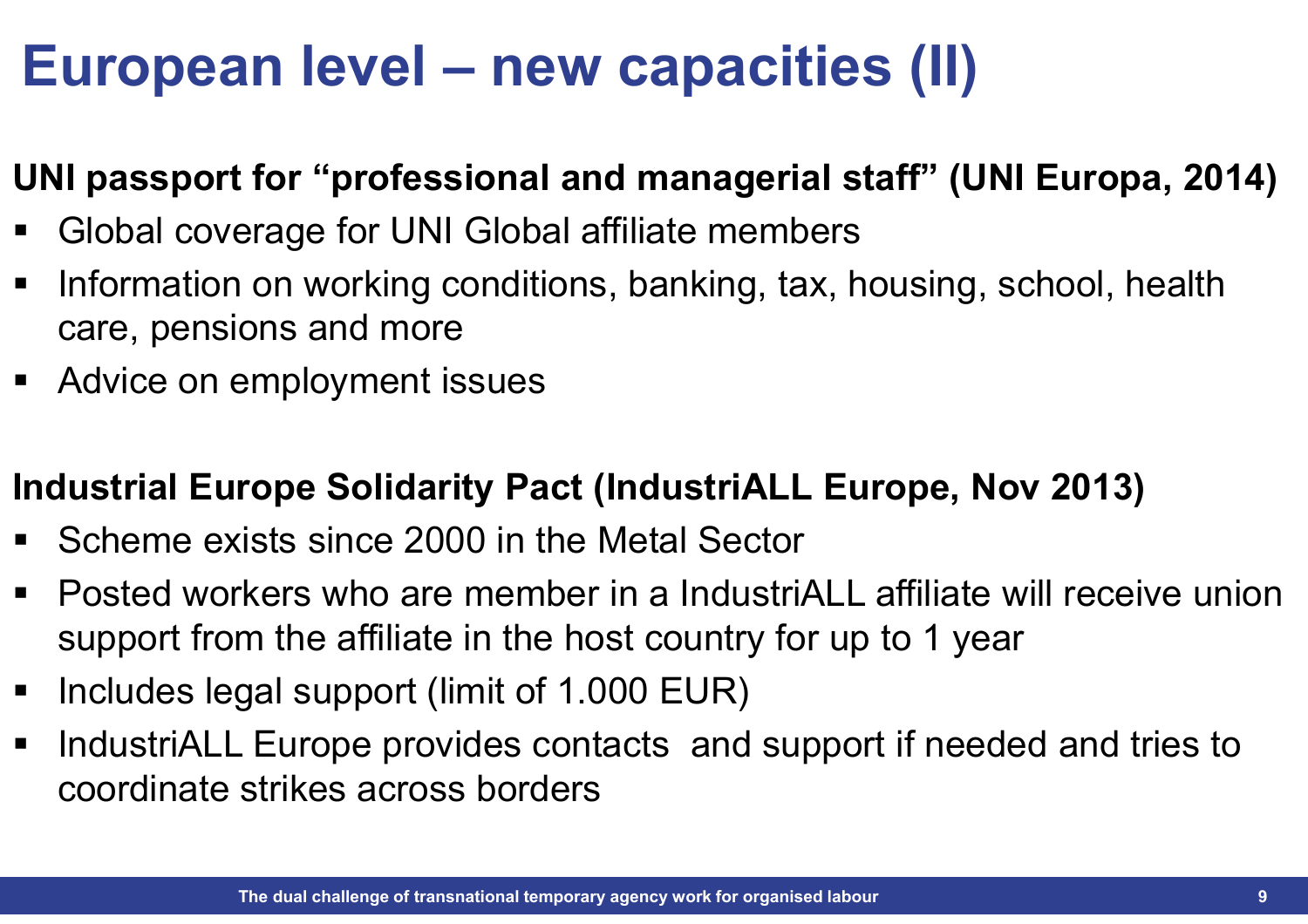## **Conclusions – Emerging union capacities for representing transnational TA workers**

### **Capacity building on three levels**

- European: Better coverage of cross-borders workers due to new union capacities on transnational/European levels (countering globalisation)
- $\blacksquare$  National: Integration of temporary agency workers into existing domestic industrial relations (countering dualization)
- Enterprise/sectoral: Targeted support for workers in specific cases

#### **Yet picture very heterogeneous and challenges remain**

- $\blacksquare$ Conditions for capacity building vary widely across sectors and countries
- Different interests of unions in sending and receiving countries
- Rule enforcement and monitoring